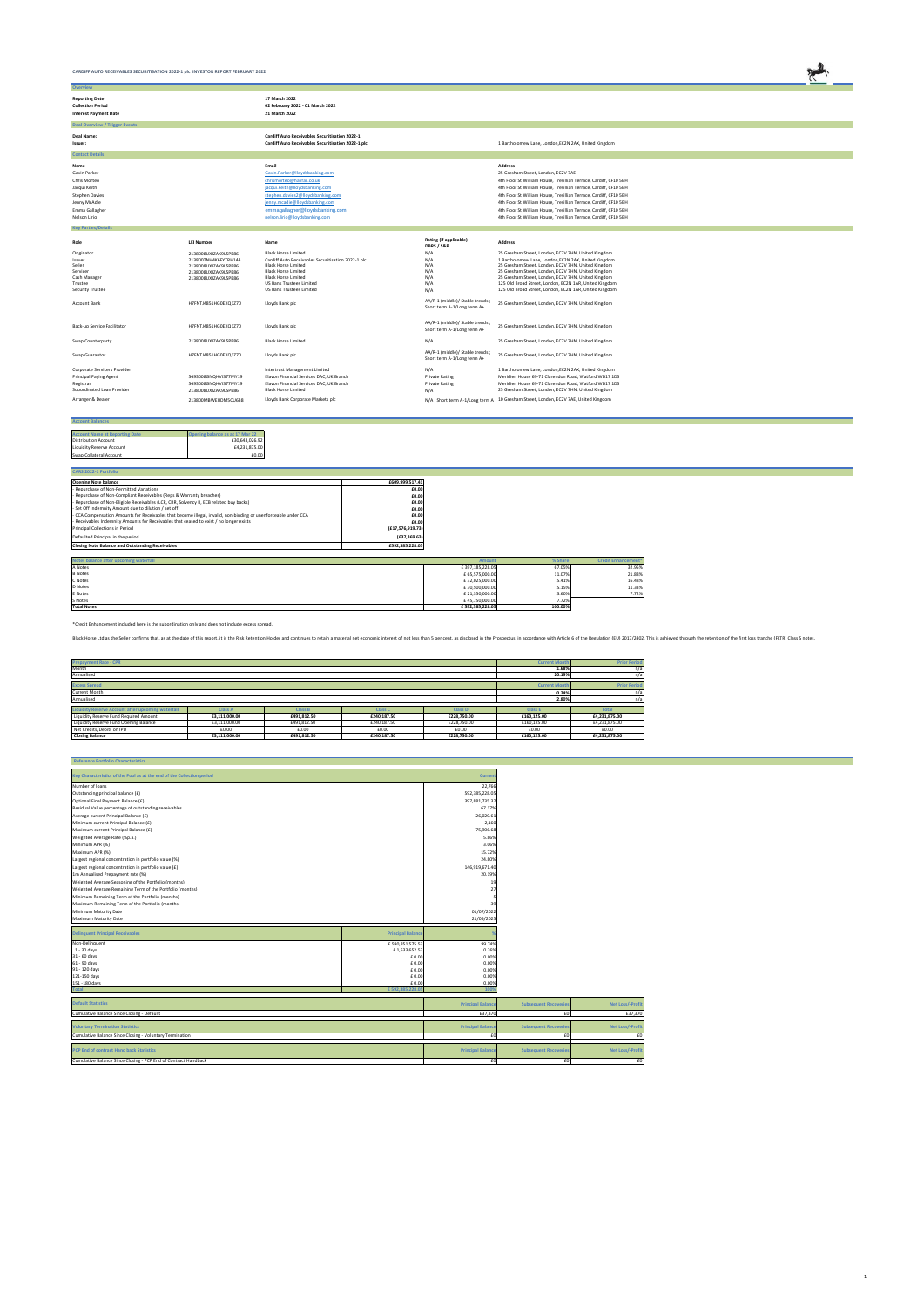**Blackhorse Portfolio Data - Stratification Tables**

| Unaudited Stratification Tables as at 01 March 2022                              |                         |                         |                                        |                         |
|----------------------------------------------------------------------------------|-------------------------|-------------------------|----------------------------------------|-------------------------|
| <b>Contract Type</b>                                                             | <b>Numbe</b>            | <b>Current Period</b>   | <b>Value (GBP</b>                      |                         |
| Personal Contract Purchase (PCP)                                                 | 22,766                  | 100.00%                 | 592,385,228                            | 100.00%                 |
| <b>TOTAL</b>                                                                     | 22,766                  | 100.00                  | 592,385,228                            | 100.009                 |
| <b>Finance Type</b>                                                              | Numb                    | <b>Current Period</b>   | Value (GE                              |                         |
| New Cars<br><b>Used Cars</b>                                                     | 12,339                  | 54.209<br>45.80%        | 410,379,38                             | 69.28%<br>30.72%        |
| <b>TOTAL</b>                                                                     | 10,42<br>22,766         | 100.00                  | 182,005,845<br>592,385,228             | 100.009                 |
|                                                                                  |                         | <b>Current Period</b>   |                                        |                         |
| <b>Geographic Distribution</b>                                                   | <b>Numb</b>             |                         | <b>Value (GBF</b>                      |                         |
| <b>GREATER LONDON</b><br><b>SOUTH EAST</b>                                       | 2,935<br>5,400          | 12.899<br>23.72%        | 85,131,090<br>146,919,671              | 14.37%<br>24.80%        |
| SOUTH WEST                                                                       | 2,12                    | 9.32%                   | 51,318,720                             | 8.669                   |
| <b>EAST ANGLIA</b><br><b>EAST MIDLANDS</b>                                       | 813<br>1,52             | 3.57%<br>6.709          | 21,146,771<br>40,079,657               | 3.57%<br>6.77%          |
| <b>WEST MIDLANDS</b><br><b>NORTHERN</b>                                          | 2,365<br>1,52           | 10.39%<br>6.69%         | 62,511,165<br>36,522,504               | 10.55%<br>6.17%         |
| <b>NORTH WEST</b>                                                                | 2,997                   | 13.16%                  | 71,591,425                             | 12.09%                  |
| YORKSHIRE & HUMBERSIDE<br>SCOTLAND                                               | 2,135                   | 9.40%<br>0.00%          | 54,664,626<br>28,560                   | 9.23%<br>0.00%          |
| WALES<br><b>OTHER</b>                                                            | 945                     | 4.15%<br>0.00%          | 22,462,306<br>8,732                    | 3.79%<br>0.00%          |
| <b>TOTAL</b>                                                                     | 22,766                  | 100.00                  | 592,385,228                            | 100.009                 |
|                                                                                  |                         | <b>Current Period</b>   |                                        |                         |
| <b>Vehicle Make</b>                                                              | <b>Numb</b>             |                         | <b>Value (GBF</b>                      |                         |
| <b>LAND ROVER</b><br>JAGUAR                                                      | 10,99<br>4,20           | 48.29%<br>18.47%        | 371,748,394<br>114,518,329             | 62.75%<br>19.33%        |
| MERCEDES-BENZ                                                                    | 1,570                   | 6.90%                   | 28,262,543                             | 4.77%                   |
| TESLA<br>FORD                                                                    | 600<br>1,220            | 2.649<br>5.36%          | 18,715,951<br>12,505,607               | 3.16%<br>2.11%          |
| <b>BMW</b>                                                                       | 529                     | 2.32%                   | 8,767,904                              | 1.48%                   |
| AUDI<br>KIA                                                                      | 280<br>374              | 1.23%<br>1.64%          | 4,390,222<br>4,018,911                 | 0.74%<br>0.68%          |
| VOLKSWAGEN                                                                       | 272                     | 1.19%                   | 3,221,753                              | 0.54%                   |
| VAUXHALL<br>HYUNDAI                                                              | 397<br>303              | 1.74%<br>1.33%          | 3,120,585<br>3,007,946                 | 0.53%<br>0.51%          |
| RENAULT<br>NISSAN                                                                | 287<br>251              | 1.269<br>1.10%          | 2,631,861<br>2,552,507                 | 0.449<br>0.43%          |
| FIAT                                                                             | 261                     | 1.15%                   | 1,828,017                              | 0.31%                   |
| PEUGEOT<br>VOLVO                                                                 | 178<br>80               | 0.78%<br>0.35%          | 1,709,459<br>1,364,452                 | 0.299<br>0.23%          |
| SEAT                                                                             | 133                     | 0.58%                   | 1,330,187                              | 0.22%                   |
| MAZDA<br>MINI                                                                    | 105<br>113              | 0.46%<br>0.50%          | 1,217,546<br>1,210,141                 | 0.21%<br>0.20%          |
| CITROEN                                                                          | 152                     | 0.67%                   | 1,183,711                              | 0.20%                   |
| OTHER<br><b>TOTAL</b>                                                            | 463<br>22,766           | 2.039<br>100.00         | 5,079,201<br>592,385,228               | 0.86%<br>100.00%        |
|                                                                                  |                         | <b>Current Period</b>   |                                        |                         |
| <b>Outstanding Principal (£)</b>                                                 | <b>Numb</b>             |                         | Value (GBF                             |                         |
| $0.0000 \le 4,999.99$<br>$5,000.00 \leq 9,999.99$                                | 262<br>2,529            | 1.15%<br>11.11%         | 1,133,726<br>19,330,223                | 0.19%<br>3.26%          |
| $10,000.00 \leq 14,999.99$                                                       | 2,68                    | 11.80%                  | 33,378,564                             | 5.63%                   |
| $15,000.00 \leq 19,999.99$<br>$20,000.00 \le 24,999.99$                          | 2,21<br>2,77            | 9.71%<br>12.209         | 38,637,713<br>63,129,439               | 6.52%<br>10.66%         |
| $25,000.00 \leq 29,999.99$                                                       | 4,312                   | 18.949                  | 118,679,950                            | 20.03%                  |
| 30,000.00 <= 34,999.99<br>$35,000.00 \leq 39,999.99$                             | 3,404<br>1,689          | 14.95%<br>7.429         | 109,742,569<br>62,871,197              | 18.53%<br>10.61%        |
| 40,000.00 <= 44,999.99<br>45,000.00 <= 49,999.99                                 | 970<br>687              | 4.269<br>3.029          | 41,165,949<br>32,479,021               | 6.95%<br>5.48%          |
| $50,000.00 \leq 54,999.99$                                                       | 489                     | 2.15%                   | 25,588,918                             | 4.32%                   |
| 55,000.00 <= 59,999.99<br>$60,000.00 \le 64,999.99$                              | 32<br>237               | 1.429<br>1.04%          | 18,534,62<br>14,736,846                | 3.139<br>2.49%          |
| $65,000.00 \le 69,999.99$                                                        | 130                     | 0.57%                   | 8,737,330                              | 1.47%                   |
| 70,000.00 <= 74,999.99<br>75,000.00 <= 80,000.00                                 | 56                      | 0.25%<br>0.01%          | 4,012,481<br>226,682                   | 0.68%<br>0.04%          |
| <b>TOTAL</b>                                                                     | 22,766                  | 100.00%                 | 592,385,228                            | 100.00%                 |
| <b>Seasoning (months)</b>                                                        |                         | <b>Current Period</b>   |                                        |                         |
| $01 - 12$                                                                        | <b>Numb</b><br>3,748    | 16.46%                  | Value (GBF<br>112,832,059              | 19.05%                  |
| 13-24                                                                            | 12,886                  | 56.60%                  | 330,813,475                            | 55.84%                  |
| 25-36<br>37-48                                                                   | 6,122<br>10             | 26.89%<br>0.04%         | 148,320,496<br>419,197                 | 25.04%<br>0.07%         |
| 49-60                                                                            | $\Omega$                | 0.00%                   |                                        | 0.00%                   |
| <b>TOTAL</b>                                                                     | 22,766                  | 100.009                 | 592,385,228                            | 100.00%                 |
| <b>Remaining Term (months)</b>                                                   | <b>Numbe</b>            | <b>Current Period</b>   | <b>Value (GBP</b>                      |                         |
| $01 - 12$                                                                        | 1,332                   | 5.85%                   | 33,722,795                             | 5.69%                   |
| $13 - 24$<br>25-36                                                               | 7,441<br>11,176         | 32.689<br>49.09%        | 182,770,178<br>288,684,014             | 30.85%<br>48.73%        |
| 37-48                                                                            | 2,817                   | 12.37%                  | 87,208,241                             | 14.72%                  |
| 49-60<br>61 MONTHS                                                               |                         | 0.00%<br>0.00%          |                                        | 0.00%<br>0.00%          |
| <b>TOTAL</b>                                                                     | 22,766                  | 100.009                 | 592,385,228                            | 100.00%                 |
| <b>Yield Distribution</b>                                                        |                         | <b>Current Period</b>   |                                        |                         |
| <b>INTEREST FREE</b>                                                             | <b>Numbe</b>            | 0.00%                   | Value (GBP                             | 0.00%                   |
| $0.01\% - 0.99\%$                                                                |                         | 0.00%                   |                                        | 0.00%                   |
| 1.00% - 1.99%<br>2.00% - 2.99%                                                   |                         | 0.00%<br>0.00%          |                                        | 0.00%<br>0.00%          |
| 3.00% - 3.99%                                                                    | 4,134                   | 18.16%                  | 124,546,588                            | 21.02%                  |
| 4.00% - 4.99%<br>5.00% - 5.99%                                                   | 5,038<br>3,910          | 22.13%<br>17.17%        | 155,132,063<br>145,998,532             | 26.19%<br>24.65%        |
| 6.00% - 6.99%<br>7.00% - 7.99%                                                   | 1,786                   | 7.85%<br>6.89%          | 39,340,289                             | 6.64%<br>5.43%          |
| 8.00% - 8.99%                                                                    | 1,568<br>2,002          | 8.79%                   | 32,162,805<br>31,323,498               | 5.29%                   |
| $9.00\% - 9.99\%$<br>10.00% - 10.99%                                             | 2,442<br>1,476          | 10.73%<br>6.48%         | 31,778,882<br>27,945,076               | 5.36%<br>4.72%          |
| 11.00% - 11.99%                                                                  | 183                     | 0.80%                   | 1,988,932                              | 0.34%                   |
| 12.00% - 12.99%<br>13.00% - 13.99%                                               | 172<br>52               | 0.76%<br>0.23%          | 1,711,870<br>435,291                   | 0.29%<br>0.07%          |
| 14.00% - 14.99%                                                                  |                         | 0.00%                   | 8,547                                  | 0.00%                   |
| 15.00% - 15.99%<br><b>TOTAL</b>                                                  | 22,766                  | 0.01%<br>100.009        | 12,855<br>592,385,228                  | 0.00%<br>100.009        |
|                                                                                  |                         |                         |                                        |                         |
|                                                                                  |                         |                         |                                        |                         |
|                                                                                  |                         | <b>Current Period</b>   |                                        |                         |
| Balloon Amount (£)                                                               | <b>Numbe</b>            |                         | <b>Value (GBP)</b>                     |                         |
| $0.01 \leq z,000.00$                                                             | 51                      | 0.22%                   | 209,599                                | 0.04%                   |
| <b>NO BALLOON</b><br>$2,000.00 \leq 3,999.99$                                    | 1,262                   | 5.54%                   | 8,092,100                              | 1.37%                   |
| $4,000.00 \leq 5,999.99$<br>$6,000.00 \leq 7,999.99$<br>$8,000.00 \leq 9,999.99$ | 1,699<br>1,601<br>1,272 | 7.46%<br>7.03%<br>5.59% | 15,252,432<br>19,286,964<br>18,807,809 | 2.57%<br>3.26%<br>3.17% |

|                            |        |         | 18,807,809  | 3.17%   |
|----------------------------|--------|---------|-------------|---------|
| $10,000.00 \leq 11,999.99$ | 1,191  | 5.23%   | 21,233,246  | 3.58%   |
| $12,000.00 \leq 13,999.99$ | 1,157  | 5.08%   | 23,568,453  | 3.98%   |
| $14,000.00 \leq 15,999.99$ | 1,276  | 5.60%   | 29,794,496  | 5.03%   |
| $16,000.00 \leq 17,999.99$ | 1,903  | 8.36%   | 50,241,497  | 8.48%   |
| $18,000.00 \leq 19,999.99$ | 2,671  | 11.73%  | 76,505,032  | 12.91%  |
| $20,000.00 \leq 21,999.99$ | 2,498  | 10.97%  | 76,400,468  | 12.90%  |
| $22,000.00 \leq 23,999.99$ | 1,790  | 7.86%   | 58,772,406  | 9.92%   |
| $24,000.00 \leq 25,999.99$ | 1,101  | 4.84%   | 38,774,649  | 6.55%   |
| $26,000.00 \leq 27,999.99$ | 702    | 3.08%   | 26,923,896  | 4.54%   |
| $28,000.00 \leq 29,999.99$ | 506    | 2.22%   | 21,422,007  | 3.62%   |
| $30,000.00 \leq 31,999.99$ | 429    | 1.88%   | 19,778,965  | 3.34%   |
| $32,000.00 \leq 33,999.99$ | 358    | 1.57%   | 17,175,249  | 2.90%   |
| $34,000.00 \leq 35,999.99$ | 278    | 1.22%   | 13,957,383  | 2.36%   |
| $36,000.00 \leq 37,999.99$ | 254    | 1.12%   | 12,989,646  | 2.19%   |
| 38,000.00 <= 39,999.99     | 215    | 0.94%   | 11,214,883  | 1.89%   |
| $>= 40,000.00$             | 552    | 2.42%   | 31,984,049  | 5.40%   |
| <b>TOTAL</b>               | 22,766 | 100.00% | 592,385,228 | 100.00% |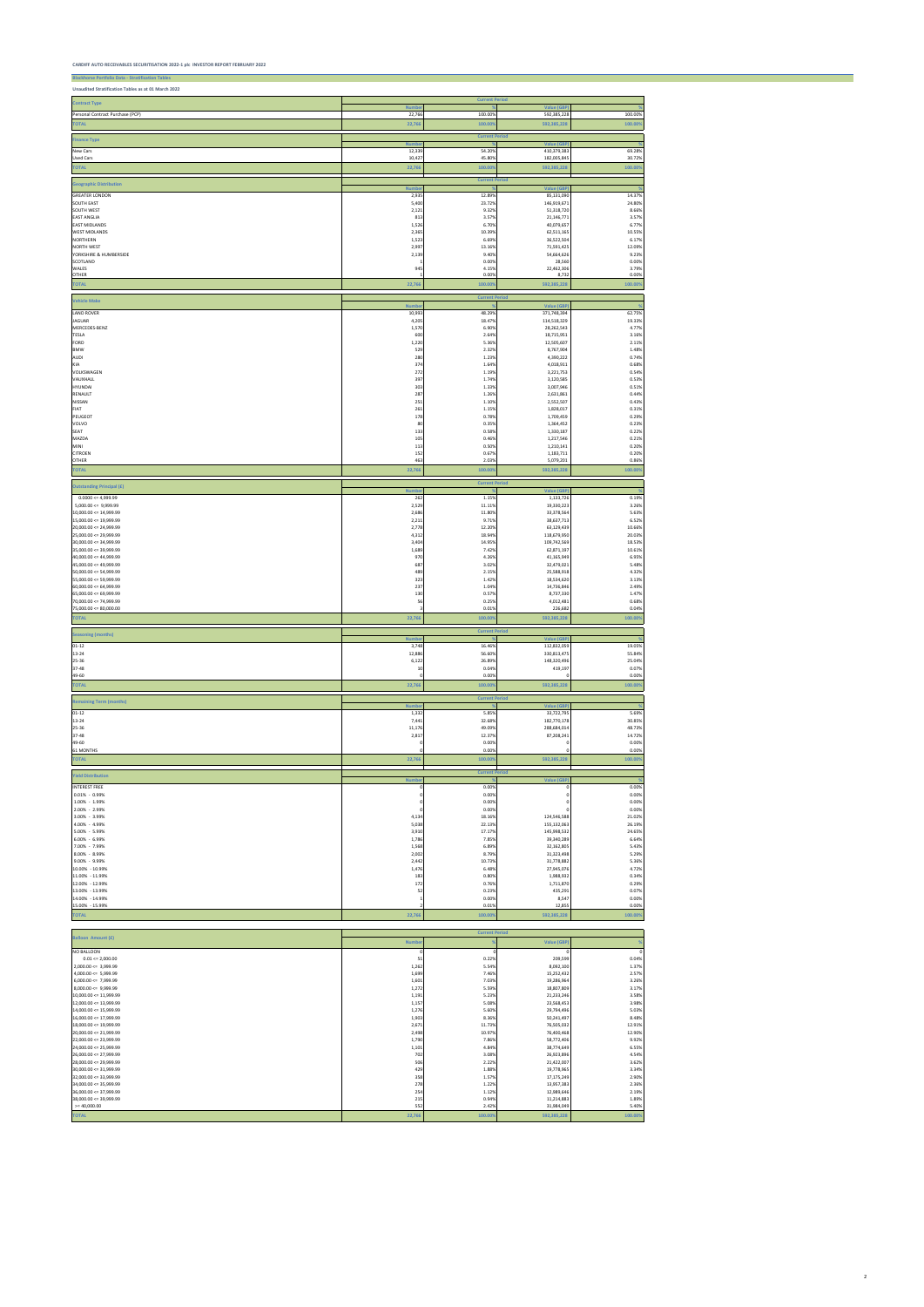| <b>Current Period</b><br>PCP Balloon as a % of Original Balance<br>Value (GB)<br><b>Numbe</b><br>0.02%<br>80,700<br>0.01%<br>0.03%<br>36,630<br>0.01%<br>207<br>0.91%<br>2,255,034<br>0.38%<br>1,970<br>30,009,315<br>5.07%<br>8.65%<br>169,159,042<br>28.56%<br>6,947<br>30.51%<br>8,148<br>35.79%<br>235,138,967<br>39.69%<br>3,490<br>100,265,461<br>15.33%<br>16.93%<br>1,194<br>33,218,666<br>5.24%<br>5.61%<br>478<br>13,350,670<br>2.25%<br>2.10%<br>8,525,929<br>308<br>1.35%<br>1.44%<br>0.06%<br>344,815<br>0.06%<br>13<br>22,766<br>592,385,228<br>100.00%<br>100.00%<br><b>Current Period</b><br><b>PCP Quarter of Maturity Distribution</b><br><b>Value (GBF</b><br><b>Numbe</b><br>273<br>7,081,073<br>1.20%<br>1.20%<br>644<br>2.83%<br>16,242,010<br>2.74%<br>17,269,795<br>2.92%<br>683<br>3.00%<br>527<br>14,667,707<br>2.48%<br>2.31%<br>1,495<br>6.57%<br>36,420,273<br>6.15%<br>3,182<br>77,658,632<br>13.11%<br>13.98%<br>72,881,861<br>3,045<br>13.38%<br>12.30%<br>2,126<br>9.34%<br>56,608,277<br>9.56%<br>13.68%<br>78,031,998<br>13.17%<br>3,114<br>3,352<br>14.72%<br>88,315,969<br>14.91%<br>2,398<br>10.53%<br>64,197,034<br>10.84%<br>1,927<br>8.46%<br>63,010,598<br>10.64%<br>100.00%<br>592,385,228<br>100.00%<br>22,766<br><b>Current Period</b><br><b>Distribution by Fuel Type</b><br><b>Numbe</b><br>Value (GB)<br>7,602<br>33.39%<br>152,932,866<br>25.82%<br>13,739<br>60.35%<br>65.42%<br>387,546,794<br>0.00%<br>10,951<br>0.00%<br>776<br>4.29%<br>3.41%<br>25,408,910<br>0.00%<br>0.00%<br>0.00%<br>0.00%<br>75<br>0.33%<br>989,018<br>0.17%<br>0.00%<br>0.00%<br>564<br>2.48%<br>25,343,919<br>4.28%<br>89,016<br>0.02%<br>0.03%<br>63,755<br>0.01%<br>DIESEL / PLUG-IN ELECTRIC HYBRID<br>0.01%<br>0.00%<br>0.00%<br>22,766<br>100.00%<br>592,385,228<br>100.00% | <b>Blackhorse Portfolio Data - Stratification Tables</b>       |  |  |
|----------------------------------------------------------------------------------------------------------------------------------------------------------------------------------------------------------------------------------------------------------------------------------------------------------------------------------------------------------------------------------------------------------------------------------------------------------------------------------------------------------------------------------------------------------------------------------------------------------------------------------------------------------------------------------------------------------------------------------------------------------------------------------------------------------------------------------------------------------------------------------------------------------------------------------------------------------------------------------------------------------------------------------------------------------------------------------------------------------------------------------------------------------------------------------------------------------------------------------------------------------------------------------------------------------------------------------------------------------------------------------------------------------------------------------------------------------------------------------------------------------------------------------------------------------------------------------------------------------------------------------------------------------------------------------------------------------------------------------------------------------------------------------------------------------------|----------------------------------------------------------------|--|--|
|                                                                                                                                                                                                                                                                                                                                                                                                                                                                                                                                                                                                                                                                                                                                                                                                                                                                                                                                                                                                                                                                                                                                                                                                                                                                                                                                                                                                                                                                                                                                                                                                                                                                                                                                                                                                                | Unaudited Stratification Tables as at 01 March 2022 - (cont'd) |  |  |
|                                                                                                                                                                                                                                                                                                                                                                                                                                                                                                                                                                                                                                                                                                                                                                                                                                                                                                                                                                                                                                                                                                                                                                                                                                                                                                                                                                                                                                                                                                                                                                                                                                                                                                                                                                                                                |                                                                |  |  |
|                                                                                                                                                                                                                                                                                                                                                                                                                                                                                                                                                                                                                                                                                                                                                                                                                                                                                                                                                                                                                                                                                                                                                                                                                                                                                                                                                                                                                                                                                                                                                                                                                                                                                                                                                                                                                |                                                                |  |  |
|                                                                                                                                                                                                                                                                                                                                                                                                                                                                                                                                                                                                                                                                                                                                                                                                                                                                                                                                                                                                                                                                                                                                                                                                                                                                                                                                                                                                                                                                                                                                                                                                                                                                                                                                                                                                                | $0.000 - 9.999$                                                |  |  |
|                                                                                                                                                                                                                                                                                                                                                                                                                                                                                                                                                                                                                                                                                                                                                                                                                                                                                                                                                                                                                                                                                                                                                                                                                                                                                                                                                                                                                                                                                                                                                                                                                                                                                                                                                                                                                | 9.999 - 19.999                                                 |  |  |
|                                                                                                                                                                                                                                                                                                                                                                                                                                                                                                                                                                                                                                                                                                                                                                                                                                                                                                                                                                                                                                                                                                                                                                                                                                                                                                                                                                                                                                                                                                                                                                                                                                                                                                                                                                                                                | 19.999 - 29.999                                                |  |  |
|                                                                                                                                                                                                                                                                                                                                                                                                                                                                                                                                                                                                                                                                                                                                                                                                                                                                                                                                                                                                                                                                                                                                                                                                                                                                                                                                                                                                                                                                                                                                                                                                                                                                                                                                                                                                                | 29.999 - 39.999                                                |  |  |
|                                                                                                                                                                                                                                                                                                                                                                                                                                                                                                                                                                                                                                                                                                                                                                                                                                                                                                                                                                                                                                                                                                                                                                                                                                                                                                                                                                                                                                                                                                                                                                                                                                                                                                                                                                                                                | 39.999 - 49.999                                                |  |  |
|                                                                                                                                                                                                                                                                                                                                                                                                                                                                                                                                                                                                                                                                                                                                                                                                                                                                                                                                                                                                                                                                                                                                                                                                                                                                                                                                                                                                                                                                                                                                                                                                                                                                                                                                                                                                                | 49.999 - 59.999                                                |  |  |
|                                                                                                                                                                                                                                                                                                                                                                                                                                                                                                                                                                                                                                                                                                                                                                                                                                                                                                                                                                                                                                                                                                                                                                                                                                                                                                                                                                                                                                                                                                                                                                                                                                                                                                                                                                                                                | 59.999 - 69.999                                                |  |  |
|                                                                                                                                                                                                                                                                                                                                                                                                                                                                                                                                                                                                                                                                                                                                                                                                                                                                                                                                                                                                                                                                                                                                                                                                                                                                                                                                                                                                                                                                                                                                                                                                                                                                                                                                                                                                                | 69.999 - 79.999                                                |  |  |
|                                                                                                                                                                                                                                                                                                                                                                                                                                                                                                                                                                                                                                                                                                                                                                                                                                                                                                                                                                                                                                                                                                                                                                                                                                                                                                                                                                                                                                                                                                                                                                                                                                                                                                                                                                                                                | 79.999 - 89.999                                                |  |  |
|                                                                                                                                                                                                                                                                                                                                                                                                                                                                                                                                                                                                                                                                                                                                                                                                                                                                                                                                                                                                                                                                                                                                                                                                                                                                                                                                                                                                                                                                                                                                                                                                                                                                                                                                                                                                                | 89.999 - 99.999                                                |  |  |
|                                                                                                                                                                                                                                                                                                                                                                                                                                                                                                                                                                                                                                                                                                                                                                                                                                                                                                                                                                                                                                                                                                                                                                                                                                                                                                                                                                                                                                                                                                                                                                                                                                                                                                                                                                                                                | 100.000                                                        |  |  |
|                                                                                                                                                                                                                                                                                                                                                                                                                                                                                                                                                                                                                                                                                                                                                                                                                                                                                                                                                                                                                                                                                                                                                                                                                                                                                                                                                                                                                                                                                                                                                                                                                                                                                                                                                                                                                | <b>TOTAL</b>                                                   |  |  |
|                                                                                                                                                                                                                                                                                                                                                                                                                                                                                                                                                                                                                                                                                                                                                                                                                                                                                                                                                                                                                                                                                                                                                                                                                                                                                                                                                                                                                                                                                                                                                                                                                                                                                                                                                                                                                |                                                                |  |  |
|                                                                                                                                                                                                                                                                                                                                                                                                                                                                                                                                                                                                                                                                                                                                                                                                                                                                                                                                                                                                                                                                                                                                                                                                                                                                                                                                                                                                                                                                                                                                                                                                                                                                                                                                                                                                                |                                                                |  |  |
|                                                                                                                                                                                                                                                                                                                                                                                                                                                                                                                                                                                                                                                                                                                                                                                                                                                                                                                                                                                                                                                                                                                                                                                                                                                                                                                                                                                                                                                                                                                                                                                                                                                                                                                                                                                                                | Q3 2022                                                        |  |  |
|                                                                                                                                                                                                                                                                                                                                                                                                                                                                                                                                                                                                                                                                                                                                                                                                                                                                                                                                                                                                                                                                                                                                                                                                                                                                                                                                                                                                                                                                                                                                                                                                                                                                                                                                                                                                                | Q4 2022                                                        |  |  |
|                                                                                                                                                                                                                                                                                                                                                                                                                                                                                                                                                                                                                                                                                                                                                                                                                                                                                                                                                                                                                                                                                                                                                                                                                                                                                                                                                                                                                                                                                                                                                                                                                                                                                                                                                                                                                | Q1 2023                                                        |  |  |
|                                                                                                                                                                                                                                                                                                                                                                                                                                                                                                                                                                                                                                                                                                                                                                                                                                                                                                                                                                                                                                                                                                                                                                                                                                                                                                                                                                                                                                                                                                                                                                                                                                                                                                                                                                                                                | Q2 2023                                                        |  |  |
|                                                                                                                                                                                                                                                                                                                                                                                                                                                                                                                                                                                                                                                                                                                                                                                                                                                                                                                                                                                                                                                                                                                                                                                                                                                                                                                                                                                                                                                                                                                                                                                                                                                                                                                                                                                                                | Q3 2023                                                        |  |  |
|                                                                                                                                                                                                                                                                                                                                                                                                                                                                                                                                                                                                                                                                                                                                                                                                                                                                                                                                                                                                                                                                                                                                                                                                                                                                                                                                                                                                                                                                                                                                                                                                                                                                                                                                                                                                                | Q4 2023                                                        |  |  |
|                                                                                                                                                                                                                                                                                                                                                                                                                                                                                                                                                                                                                                                                                                                                                                                                                                                                                                                                                                                                                                                                                                                                                                                                                                                                                                                                                                                                                                                                                                                                                                                                                                                                                                                                                                                                                | Q1 2024                                                        |  |  |
|                                                                                                                                                                                                                                                                                                                                                                                                                                                                                                                                                                                                                                                                                                                                                                                                                                                                                                                                                                                                                                                                                                                                                                                                                                                                                                                                                                                                                                                                                                                                                                                                                                                                                                                                                                                                                | Q2 2024                                                        |  |  |
|                                                                                                                                                                                                                                                                                                                                                                                                                                                                                                                                                                                                                                                                                                                                                                                                                                                                                                                                                                                                                                                                                                                                                                                                                                                                                                                                                                                                                                                                                                                                                                                                                                                                                                                                                                                                                | Q3 2024                                                        |  |  |
|                                                                                                                                                                                                                                                                                                                                                                                                                                                                                                                                                                                                                                                                                                                                                                                                                                                                                                                                                                                                                                                                                                                                                                                                                                                                                                                                                                                                                                                                                                                                                                                                                                                                                                                                                                                                                | Q4 2024                                                        |  |  |
|                                                                                                                                                                                                                                                                                                                                                                                                                                                                                                                                                                                                                                                                                                                                                                                                                                                                                                                                                                                                                                                                                                                                                                                                                                                                                                                                                                                                                                                                                                                                                                                                                                                                                                                                                                                                                | Q1 2025                                                        |  |  |
|                                                                                                                                                                                                                                                                                                                                                                                                                                                                                                                                                                                                                                                                                                                                                                                                                                                                                                                                                                                                                                                                                                                                                                                                                                                                                                                                                                                                                                                                                                                                                                                                                                                                                                                                                                                                                | Q2 2025                                                        |  |  |
|                                                                                                                                                                                                                                                                                                                                                                                                                                                                                                                                                                                                                                                                                                                                                                                                                                                                                                                                                                                                                                                                                                                                                                                                                                                                                                                                                                                                                                                                                                                                                                                                                                                                                                                                                                                                                | Total                                                          |  |  |
|                                                                                                                                                                                                                                                                                                                                                                                                                                                                                                                                                                                                                                                                                                                                                                                                                                                                                                                                                                                                                                                                                                                                                                                                                                                                                                                                                                                                                                                                                                                                                                                                                                                                                                                                                                                                                |                                                                |  |  |
|                                                                                                                                                                                                                                                                                                                                                                                                                                                                                                                                                                                                                                                                                                                                                                                                                                                                                                                                                                                                                                                                                                                                                                                                                                                                                                                                                                                                                                                                                                                                                                                                                                                                                                                                                                                                                |                                                                |  |  |
|                                                                                                                                                                                                                                                                                                                                                                                                                                                                                                                                                                                                                                                                                                                                                                                                                                                                                                                                                                                                                                                                                                                                                                                                                                                                                                                                                                                                                                                                                                                                                                                                                                                                                                                                                                                                                | PETROL                                                         |  |  |
|                                                                                                                                                                                                                                                                                                                                                                                                                                                                                                                                                                                                                                                                                                                                                                                                                                                                                                                                                                                                                                                                                                                                                                                                                                                                                                                                                                                                                                                                                                                                                                                                                                                                                                                                                                                                                | DIESEL                                                         |  |  |
|                                                                                                                                                                                                                                                                                                                                                                                                                                                                                                                                                                                                                                                                                                                                                                                                                                                                                                                                                                                                                                                                                                                                                                                                                                                                                                                                                                                                                                                                                                                                                                                                                                                                                                                                                                                                                | PETROL / LPG                                                   |  |  |
|                                                                                                                                                                                                                                                                                                                                                                                                                                                                                                                                                                                                                                                                                                                                                                                                                                                                                                                                                                                                                                                                                                                                                                                                                                                                                                                                                                                                                                                                                                                                                                                                                                                                                                                                                                                                                | <b>ELECTRIC</b>                                                |  |  |
|                                                                                                                                                                                                                                                                                                                                                                                                                                                                                                                                                                                                                                                                                                                                                                                                                                                                                                                                                                                                                                                                                                                                                                                                                                                                                                                                                                                                                                                                                                                                                                                                                                                                                                                                                                                                                | PETROL / BIO-ETHANOL                                           |  |  |
|                                                                                                                                                                                                                                                                                                                                                                                                                                                                                                                                                                                                                                                                                                                                                                                                                                                                                                                                                                                                                                                                                                                                                                                                                                                                                                                                                                                                                                                                                                                                                                                                                                                                                                                                                                                                                | PETROL / CNG                                                   |  |  |
|                                                                                                                                                                                                                                                                                                                                                                                                                                                                                                                                                                                                                                                                                                                                                                                                                                                                                                                                                                                                                                                                                                                                                                                                                                                                                                                                                                                                                                                                                                                                                                                                                                                                                                                                                                                                                | PETROL / ELECTRIC HYBRID                                       |  |  |
|                                                                                                                                                                                                                                                                                                                                                                                                                                                                                                                                                                                                                                                                                                                                                                                                                                                                                                                                                                                                                                                                                                                                                                                                                                                                                                                                                                                                                                                                                                                                                                                                                                                                                                                                                                                                                | <b>RANGE EXTENDER</b>                                          |  |  |
|                                                                                                                                                                                                                                                                                                                                                                                                                                                                                                                                                                                                                                                                                                                                                                                                                                                                                                                                                                                                                                                                                                                                                                                                                                                                                                                                                                                                                                                                                                                                                                                                                                                                                                                                                                                                                | PETROL / PLUG-IN ELECTRIC HYBRID                               |  |  |
|                                                                                                                                                                                                                                                                                                                                                                                                                                                                                                                                                                                                                                                                                                                                                                                                                                                                                                                                                                                                                                                                                                                                                                                                                                                                                                                                                                                                                                                                                                                                                                                                                                                                                                                                                                                                                | DIESEL / ELECTRIC HYBRID                                       |  |  |
|                                                                                                                                                                                                                                                                                                                                                                                                                                                                                                                                                                                                                                                                                                                                                                                                                                                                                                                                                                                                                                                                                                                                                                                                                                                                                                                                                                                                                                                                                                                                                                                                                                                                                                                                                                                                                |                                                                |  |  |
|                                                                                                                                                                                                                                                                                                                                                                                                                                                                                                                                                                                                                                                                                                                                                                                                                                                                                                                                                                                                                                                                                                                                                                                                                                                                                                                                                                                                                                                                                                                                                                                                                                                                                                                                                                                                                | <b>OTHER</b>                                                   |  |  |
|                                                                                                                                                                                                                                                                                                                                                                                                                                                                                                                                                                                                                                                                                                                                                                                                                                                                                                                                                                                                                                                                                                                                                                                                                                                                                                                                                                                                                                                                                                                                                                                                                                                                                                                                                                                                                | <b>TOTAL</b>                                                   |  |  |

**Notes in Issue as at 21 March 2022**

**Ratings**

| <b>Series Name</b>                | <b>Class A</b>      | <b>Class B</b>         | <b>Class C</b>         | <b>Class D</b>           | <b>Class E</b>   | <b>Class S</b>   | <b>Total</b>    |
|-----------------------------------|---------------------|------------------------|------------------------|--------------------------|------------------|------------------|-----------------|
| <b>Issue Date</b>                 | 11 February 2022    | 11 February 2022       | 11 February 2022       | 11 February 2022         | 11 February 2022 | 11 February 2022 |                 |
| <b>ISIN</b>                       | XS2061883752        | XS2061883836           | XS2061883752           | XS2061883752             | XS206188375      | N/l              |                 |
| <b>Stock Exchange Listing</b>     | LSE                 |                        |                        |                          |                  | $N/\rho$         |                 |
| Rating at Issue - S&P/DBRS        | AAA (sf) / AAA (sf) | A (sf) / A (high) (sf) | BBB (sf) / A (low) (sf | BB (sf) / BBB (low) (sf) | B (sf) / BB (sf) | Unrated          |                 |
| Current Rating - S&P/DBRS         | AAA (sf) / AAA (sf) | A (sf) / A (high) (sf) | BBB (sf) / A (low) (sf | BB (sf) / BBB (low) (sf) | B (sf) / BB (sf) | Unrated          |                 |
| Currency                          | GB                  | GBF                    | GB                     | GBI                      | GBI              | GBF              | GBP             |
| Original Issue Size               | 414,800,000.00      | 65,575,000.00          | 32,025,000.00          | 30,500,000.00            | 21,350,000.00    | 45,750,000.00    | 610,000,000.00  |
| Note Factor                       | 0.95753430          | 1.00000000             | 1.0000000              | 1.00000000               | 1.0000000        | 1.00000000       | 0.97112332      |
| Outstanding Amount (£)            | 397,185,228.05      | 65,575,000.00          | 32,025,000.00          | 30,500,000.00            | 21,350,000.00    | 45,750,000.00    | 592,385,228.05  |
| <b>Final Maturity Date</b>        | 23 October 2028     | 23 October 2028        | 23 October 2028        | 23 October 2028          | 23 October 2028  | 23 October 2028  |                 |
| Interest Rate (Fixed) applicable  | 1.2%                | N/A                    | N/k                    | $N/\rho$                 | N/t              | 5.5%             |                 |
| Compounded Daily SONIA applicable | N/A                 | 0.45%                  | 0.45%                  | 0.45%                    | 0.459            | N/A              |                 |
| Margin                            | N/A                 | 1.60%                  | 1.95%                  | 2.90%                    | 4.25%            | N/A              |                 |
| Interest Rate applicable          | N/F                 | 2.05%                  | 2.40%                  | 3.35%                    | 4.70%            | $N/\rho$         |                 |
| Balance Before Payment (£)        | 414,800,000.00      | 65,575,000.00          | 32,025,000.00          | 30,500,000.00            | 21,350,000.00    | 45,750,000.00    | 610,000,000.00  |
| Principal Redemption (£)          | (17,614,771.95)     |                        |                        |                          |                  |                  | (17,614,771.95) |
| Balance After Payment (£)         | 397,185,228.05      | 65,575,000.00          | 32,025,000.00          | 30,500,000.00            | 21,350,000.00    | 45,750,000.00    | 592,385,228.05  |
| Interest Amount Payable (£)       | 553,066.67          | 139,620.06             | 79,855.93              | 106,219.02               | 104,360.30       | 279,583.33       | 1,262,705.31    |

**Rating Triggers**

\* Will instead apply to Black Horse Limited (as Swap Counterparty) if at a later date it obtains the required ratings.

\*\* Applies as long as the Collateral Option applicable is "Strong"

| Counterparty                                                                                                  | Role                           | <b>Current Rating</b><br><b>Required Rating</b> |                                                                          | <b>Consequences</b>                                                                             | Met (Yes (Y)/No (N))                                                                          |                                                                                                                                                                                                                                                                                                                                           |     |             |
|---------------------------------------------------------------------------------------------------------------|--------------------------------|-------------------------------------------------|--------------------------------------------------------------------------|-------------------------------------------------------------------------------------------------|-----------------------------------------------------------------------------------------------|-------------------------------------------------------------------------------------------------------------------------------------------------------------------------------------------------------------------------------------------------------------------------------------------------------------------------------------------|-----|-------------|
|                                                                                                               |                                | S&P                                             | <b>DBRS</b>                                                              | S&P                                                                                             | <b>DBRS</b>                                                                                   |                                                                                                                                                                                                                                                                                                                                           | S&P | <b>DBRS</b> |
| Lloyds Bank plc (LEI: H7FNTJ4851HG0EXQ1Z70)                                                                   | <b>Account Bank</b>            | Short term A-1; Long term A+                    | AA: R-1 (middle): Stable trends                                          | Long term issuer rating below A                                                                 | Long term issuer rating below A or<br>long term critical obligations<br>rating below A (high) | Within 60 days from the downgrade below the minimum rating open<br>substitute accounts at a suitable Qualified Institution and transfer all<br>funds standing to the credit of the accounts to the substitute<br>accounts.                                                                                                                |     |             |
| Lloyds Bank plc (LEI: H7FNTJ4851HG0EXQ1Z70)                                                                   | <b>Back Up Facilitator</b>     | Short term A-1; Long term A+                    | AA; R-1 (middle); Stable trends                                          |                                                                                                 | (low)                                                                                         | Long term issuer rating below BBB Long term issuer rating below BBB The Servicer (with the assistance of the Back-Up Facilitator) will<br>appoint a back-up servicer                                                                                                                                                                      |     |             |
|                                                                                                               |                                |                                                 |                                                                          | Initial rating trigger: Long term<br>issuer rating of Swap Guarantor <sup>4</sup><br>below A-** | Initial rating trigger: Long term<br>issuer rating of Swap Guarantor*<br>below A              | First trigger: Requirement for Swap Counterparty to post collateral, or<br>transfer rights and obligations to a replacement swap provider, or<br>obtain a guarantee from a guarantor that satisfies the minimum rating<br>or take such other actions to maintain the rating of the notes.                                                 |     |             |
| Black Horse Limited (LEI: 2138008UXJZAK9L5PE86) /<br>Lloyds Bank plc Guarantor (LEI:<br>H7FNTJ4851HG0EXQ1Z70) | Swap Provider / Swap Guarantor |                                                 | N/A / Short term A-1; Long term A+ N/A / AA; R-1 (middle); Stable trends | Subsequent rating trigger: Long<br>term issuer rating of Swap<br>Guarantor* below BBB+**        | Subsequent rating trigger: Long<br>term issuer rating of Swap<br>Guarantor* below BBB         | Second trigger: Requirement for Swap Counterparty to transfer rights<br>and obligations to a replacement swap provider, or obtain a guarantee<br>from a guarantor that satisfies the minimum rating or take such other<br>actions to maintain the rating of the notes and to increase the amount<br>of collateral posted in the meantime. |     |             |

3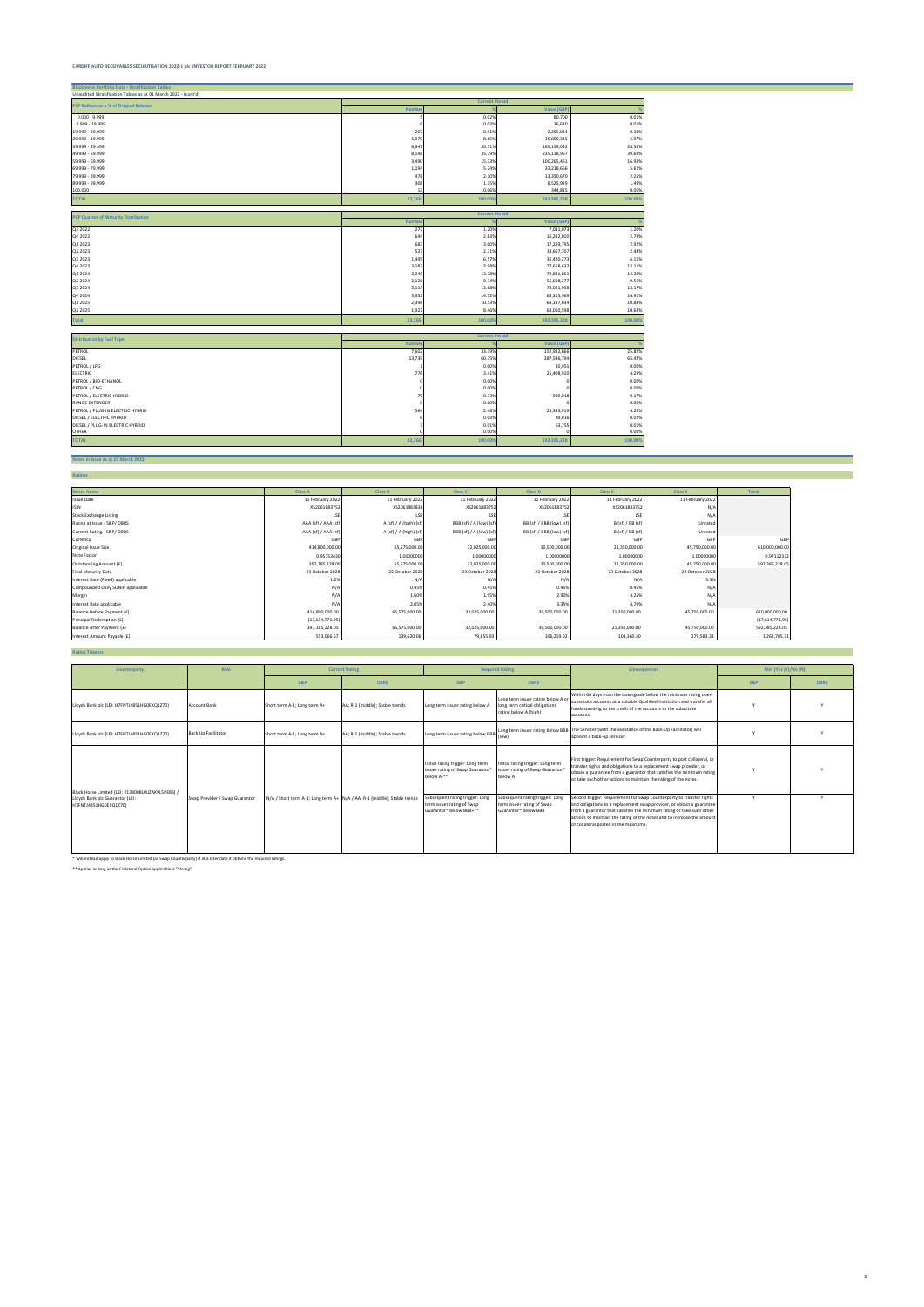|                    | <b>Available Interest Collections</b>                                                                                                                                                  |                  |  |
|--------------------|----------------------------------------------------------------------------------------------------------------------------------------------------------------------------------------|------------------|--|
|                    | <b>Interest Collections</b>                                                                                                                                                            | 3,085,176.41     |  |
|                    | Recoveries                                                                                                                                                                             |                  |  |
|                    | Bank interest income/(expense) (on the Distribution Account and Liquidity Reserve Account)                                                                                             |                  |  |
|                    | Income from Authorised Investments                                                                                                                                                     |                  |  |
|                    | Amounts received from the Swap Counterparty (if any)                                                                                                                                   |                  |  |
|                    | Amounts available from the Liquidity Reserve Fund                                                                                                                                      | 4,231,875.00     |  |
|                    | Remaining Interest Collections Shortfall (from available principal collections)                                                                                                        |                  |  |
|                    | Any surplus available principal collections on such payment date                                                                                                                       |                  |  |
|                    | Any surplus following repurchase of final receivables related to the exercise of call options                                                                                          |                  |  |
|                    | Any revenue collections that have not been applied on the immediately preceding IPD                                                                                                    |                  |  |
|                    | Any interest element of repurchased receivables (e.g. MODAGs and any R&W buy-outs)                                                                                                     |                  |  |
|                    | Any Revenue Collections that have not been applied above                                                                                                                               |                  |  |
|                    | <b>Total Available Interest Collections</b>                                                                                                                                            | 7,317,051.41     |  |
|                    | <b>Application of Available Interest Collections</b>                                                                                                                                   |                  |  |
|                    | <b>Total Available Revenue Collections</b>                                                                                                                                             | 7,317,051.41     |  |
|                    | Retained Amount to issuer (profit)                                                                                                                                                     | (916.66)         |  |
| ii.                | Amounts due (pro rata and pari passu) to:                                                                                                                                              |                  |  |
|                    | the Security Trustee                                                                                                                                                                   |                  |  |
|                    | the Trustee                                                                                                                                                                            | ٠                |  |
| iii.               | Amounts due to Paying Agent & the Registrar                                                                                                                                            |                  |  |
| iv                 | Amounts due to third party creditors for Issuers expenses (<=£20k)                                                                                                                     |                  |  |
|                    | Amounts due to Transaction Parties (pro rata and pari passu)                                                                                                                           |                  |  |
|                    | Amounts due to Cash Manager                                                                                                                                                            | (833.33)         |  |
|                    | Amounts due to Servicer                                                                                                                                                                | (493, 654.36)    |  |
|                    | Amounts due to Corporate Servicer Provider                                                                                                                                             |                  |  |
|                    | Amounts due to the Account Bank                                                                                                                                                        |                  |  |
|                    | Amounts due to Back-Up Facilitator                                                                                                                                                     |                  |  |
|                    | Amounts due to Auditors and other professional advisors                                                                                                                                |                  |  |
|                    | Amounts due for Administrator Incentive Fee                                                                                                                                            |                  |  |
| vi                 | Amounts due to the Swap Counter Party                                                                                                                                                  | (156, 391.03)    |  |
| vii                | Class A Note Interest                                                                                                                                                                  | (553.066.67)     |  |
| viii               | Replenish Class A Liquidity Reserve Fund to the Liquidity Reserve Fund Required Amount                                                                                                 | (3, 111, 000.00) |  |
| ix                 | Replenish Class A Principal Deficiency Ledger                                                                                                                                          |                  |  |
| X                  | Class B Note Interest                                                                                                                                                                  | (139, 620.06)    |  |
| xi                 | Replenish Class B Liquidity Reserve Fund to the Liquidity Reserve Fund Required Amount                                                                                                 | (491, 812.50)    |  |
| xii                | Replenish Class B Principal Deficiency Ledger                                                                                                                                          |                  |  |
| xiii               | Class C Note Interest                                                                                                                                                                  | (79, 855.93)     |  |
| xiv                | Replenish Class C Liquidity Reserve Fund to the Liquidity Reserve Fund Required Amount                                                                                                 | (240, 187.50)    |  |
| <b>XV</b>          | Replenish Class C Principal Deficiency Ledger                                                                                                                                          |                  |  |
| xvi                | Class D Note Interest                                                                                                                                                                  | (106.219.02)     |  |
| xvii               | Replenish Class D Liquidity Reserve Fund to the Liquidity Reserve Fund Required Amount                                                                                                 | (228,750.00)     |  |
| xviii              | Replenish Class D Principal Deficiency Ledger                                                                                                                                          |                  |  |
| xix                | Class E Note Interest                                                                                                                                                                  | (104, 360.30)    |  |
| $\mathsf{xx}$      | Replenish Class E Liquidity Reserve Fund to the Liquidity Reserve Fund Required Amount                                                                                                 | (160, 125.00)    |  |
| xxi                | Replenish Class E Principal Deficiency Ledger                                                                                                                                          |                  |  |
| xxii               | Replenish Class S Principal Deficiency Ledger                                                                                                                                          | (37, 369.63)     |  |
| xxiii              | Class S Note Interest                                                                                                                                                                  | (279, 583.33)    |  |
| xxiv               | Swap Counterparty Subordinated amounts                                                                                                                                                 |                  |  |
| <b>XXV</b><br>xxvi | Other amounts owed by the Issuer under the transaction documents<br>Interest due and payable to the Subordinated Loan Provider (in respect of Liquidity Reserve and Expense Loan only) | (7, 147.06)      |  |
| xxvii              | Repayment of Issuer Expenses Loan Principal to the Subordinated Loan Provider                                                                                                          | (1, 126, 159.03) |  |
| xxviii             | Repayment of Liquidity Reserve Loan Principal to the Subordinated Loan Provider                                                                                                        |                  |  |
| xxix               |                                                                                                                                                                                        | ×.               |  |
|                    | Deferred purchase price to the seller<br>Total                                                                                                                                         |                  |  |
|                    |                                                                                                                                                                                        |                  |  |
|                    | <b>Available Principal Collections</b>                                                                                                                                                 |                  |  |
|                    | <b>Principal Collections</b>                                                                                                                                                           | 7,314,565.63     |  |
|                    | Unscheduled Principal Collections (Prepayments)                                                                                                                                        | 10,262,354.10    |  |
|                    | Amounts credited from Principal Deficiency Ledger                                                                                                                                      | 37,369.63        |  |
|                    | Repurchase of final receivables related to the exercise of call options                                                                                                                |                  |  |
|                    | Principal Collections not applied on immediately preceding IPD                                                                                                                         |                  |  |
|                    | Principal element of any repurchased receivables (e.g. MODAGs and any R&W buy-outs)                                                                                                    |                  |  |
|                    | Any Principal Collections that have not been applied above                                                                                                                             | 482.59           |  |
|                    | Total                                                                                                                                                                                  | 17,614,771.95    |  |
|                    |                                                                                                                                                                                        |                  |  |
|                    | <b>Application of Available Principal Collections</b>                                                                                                                                  |                  |  |
|                    | Available Principal Collections                                                                                                                                                        | 17,614,771.95    |  |
|                    | Interest Collections Shortfall                                                                                                                                                         |                  |  |
| ii                 | Class A Notes Principal Amount until paid in full                                                                                                                                      | (17,614,771.95)  |  |
| iii                | Class B Notes Principal Amount until paid in full                                                                                                                                      |                  |  |
| iv                 | Class C Notes Principal Amount until paid in full                                                                                                                                      |                  |  |
| $\vee$             | Class D Notes Principal Amount until paid in full                                                                                                                                      |                  |  |
| vi                 | Class E Notes Principal Amount until paid in full                                                                                                                                      |                  |  |
| vii                | Class S Notes Principal Amount until paid in full                                                                                                                                      |                  |  |
| viii               | Any remaining principal collections to the Available Interest Collections                                                                                                              |                  |  |
|                    | Total                                                                                                                                                                                  |                  |  |

| <b>Principal Deficiency Ledger *</b> |              |  |
|--------------------------------------|--------------|--|
| <b>Opening Balance</b>               |              |  |
| Debit                                | 37,369.63    |  |
| Credit                               | (37, 369.63) |  |
| <b>Closing Balance</b>               |              |  |

\*PDL behavior behavior behavior but the distance on such sub-ledger equals the Principal Amount outstanding of the Class S Notes, then the Class E Note sub-PDL until the debit balance on such sub-edger equals the principal

| <b>Non Rating triggers</b>         |                                                                                                                                                                                                                                                                                                                                                                                                                                                                                                                                                                                                                                                                                                                                                                                                                                                                                                                                                                                                                                                                                                                                                                                                                                                                                                                                                                                                                                                                                                                                                                                                                                                                                                                                                                                                                                                                                                                                                                                                                                                                                                                                                                                                                                                                                                                                                                                                                                                                                                                                                                              |                                                                                                                                                                                                                                                                                                                                                     |                   |
|------------------------------------|------------------------------------------------------------------------------------------------------------------------------------------------------------------------------------------------------------------------------------------------------------------------------------------------------------------------------------------------------------------------------------------------------------------------------------------------------------------------------------------------------------------------------------------------------------------------------------------------------------------------------------------------------------------------------------------------------------------------------------------------------------------------------------------------------------------------------------------------------------------------------------------------------------------------------------------------------------------------------------------------------------------------------------------------------------------------------------------------------------------------------------------------------------------------------------------------------------------------------------------------------------------------------------------------------------------------------------------------------------------------------------------------------------------------------------------------------------------------------------------------------------------------------------------------------------------------------------------------------------------------------------------------------------------------------------------------------------------------------------------------------------------------------------------------------------------------------------------------------------------------------------------------------------------------------------------------------------------------------------------------------------------------------------------------------------------------------------------------------------------------------------------------------------------------------------------------------------------------------------------------------------------------------------------------------------------------------------------------------------------------------------------------------------------------------------------------------------------------------------------------------------------------------------------------------------------------------|-----------------------------------------------------------------------------------------------------------------------------------------------------------------------------------------------------------------------------------------------------------------------------------------------------------------------------------------------------|-------------------|
| Event                              | <b>Test</b>                                                                                                                                                                                                                                                                                                                                                                                                                                                                                                                                                                                                                                                                                                                                                                                                                                                                                                                                                                                                                                                                                                                                                                                                                                                                                                                                                                                                                                                                                                                                                                                                                                                                                                                                                                                                                                                                                                                                                                                                                                                                                                                                                                                                                                                                                                                                                                                                                                                                                                                                                                  | <b>Consequence</b>                                                                                                                                                                                                                                                                                                                                  | <b>Occurrence</b> |
| Perfection Events                  | (a) the Seller (or the Servicer on behalf of the Seller) fails to pay any sum due from it to the Issuer in respect of the Purchased Receivables within five Business Days of the due date<br>thereof or the date of demand, if payable on demand, in the currency and in the manner specified herein, and such failure is not remedied within ten Business Days following the earlier<br>of the Issuer giving notice thereof to the Seller and the Seller becoming aware of such failure to pay; or<br>(b) the Seller being required to perfect the Issuer's legal title to the Purchased Receivables (or procure the perfection of the Issuer's legal title to the Purchased Receivables) by an order<br>of a court of competent jurisdiction or by any regulatory authority of which the Seller is a member or any organisation with whose instructions it is customary for the Seller to comply; or<br>(c) it becoming necessary by law to perfect the Issuer's legal title to the Purchased Receivables, (or procure the perfection of the Issuer's legal title to the Purchased Receivables); or<br>(d) the Seller calling for perfection by serving notice in writing to that effect on the Issuer and the Security Trustee; or<br>(e) the occurrence of an Insolvency Event in respect of the Seller; or<br>(f) the occurrence of a Severe Deterioration Event in respect of the Seller; or<br>(g) it becoming necessary for enforcement of the Issuer's rights related to the Purchased Receivables, provided that if no Event of Default has occurred and is continuing, the Issuer will<br>seek the approval of the Seller, such approval not to be unreasonably delayed or withheld.                                                                                                                                                                                                                                                                                                                                                                                                                                                                                                                                                                                                                                                                                                                                                                                                                                                                              | A number of perfection acts may occur, including:<br>(a) Customers being notified of the sale of the Purchased Receivables<br>to the Issuer:<br>(b) legal title to the Portfolio being transferred to the Issuer; and<br>(c) Customers being directed to pay amounts outstanding in respect of<br>the Purchased Receivables directly to the Issuer. | N                 |
| <b>Servicer Termination Events</b> | (a) the Servicer fails to direct (or to procure the direction of) any movement of Collections as required under the Servicing Agreement and the other Transaction Documents, and such<br>failure has continued unremedied for a period of five Business Days after the earlier of written notice of the same being received by the Servicer or the Servicer becoming aware of such<br>failure, unless:<br>(i) the failure was caused by an event outside the Servicer's control and does not continue for more than ten Business Days, and the Servicer uses all commercially reasonable efforts to<br>perform its obligations under the Servicing Agreement and promptly notifies the Trustee, the Security Trustee, the Issuer and the Noteholders of the failure and the steps being taken to<br>correct it; or<br>(ii) the failure relates to an amount no greater than 0.05% of the aggregate Principal Amount Outstanding of all Notes and does not continue for more than 90 days after such failure; or<br>(b) the Servicer (i) fails to observe or perform in any respect any of its covenants and obligations under or pursuant to the Servicing Agreement or any other Transaction Document to<br>which it is a party and such failure results in a material adverse effect on the Purchased Receivables and continues unremedied for a period of 60 days after the earlier of a Responsible<br>Person of the Servicer becoming aware of such default and written notice of such failure being received by the Servicer from the Issuer or, after delivery of an Enforcement Notice or<br>notice that the Security Trustee has taken any action to enforce the Security, the Security Trustee requiring the same to be remedied or (ii) fails to maintain its FSMA authorisation or any<br>other regulatory licence or approval required under the terms of the Servicing Agreement and such failure continues unremedied for a period of 60 days after the earlier of an officer of<br>the Servicer becoming aware of such default and written notice of such failure being received by the Servicer;<br>(c) the occurrence of an Insolvency Event in relation to the Servicer; or<br>(d) any of the warranties given by the Servicer pursuant to the Servicing Agreement prove to be untrue, incomplete or inaccurate and such default (if capable of remedy) continues<br>unremedied for a period of 60 days after the earlier of an officer of the Servicer becoming aware of such default and written notice of such failure being received by the Servicer. | Termination of appointment of Servicer.                                                                                                                                                                                                                                                                                                             | N                 |
| Cash Manager Termination Event     | (a) provided the Cash Manager has been properly put in funds therefor, default is made by the Cash Manager in the payment, on the due date, of any payment due and payable by it<br>under the Cash Management Agreement and such default continues unremedied for a period of five Business Days after the earlier of the Cash Manager becoming aware of such default<br>and receipt by the Cash Manager of written notice from the Issuer or the Security Trustee, as the case may be, requiring the same to be remedied; or<br>(b) default is made by the Cash Manager in the performance or observance of any of its other covenants and obligations under the Cash Management Agreement and such default (if<br>capable of remedy) continues unremedied for a period of 60 days after the earlier of the Cash Manager becoming aware of such default and receipt by the Cash Manager of written<br>notice from the Issuer or the Security Trustee, as the case may be, requiring the same to be remedied; or<br>(c) an Insolvency Event with respect to the Cash Manager occurs; or<br>(d) a FATCA Deduction is imposed on any payment made by the Cash Manager under the Cash Management Agreement, which cannot be avoided by reasonable measures.                                                                                                                                                                                                                                                                                                                                                                                                                                                                                                                                                                                                                                                                                                                                                                                                                                                                                                                                                                                                                                                                                                                                                                                                                                                                                                                     | Termination of the appointment of the Cash Manager.                                                                                                                                                                                                                                                                                                 | N                 |
| <b>Events of Default</b>           | (a) the Issuer fails to pay interest due on Notes of the Controlling Class within 5 business days of its due date;<br>(b) the Issuer fails to pay the principal amount of a Class of Notes in full on its Final Legal Maturity Date;<br>(c) the Issuer breaches its obligations under the Transaction Documents and such breach has a Material Adverse Effect and is (a) incapable of remedy or (b) if capable of remedy, remains<br>unremedied for 60 calendar days;<br>(d) the Security granted under the Transaction Documents becoming void, unenforceable or ineffective; and<br>(e) an Insolvency Event regarding the Issuer.                                                                                                                                                                                                                                                                                                                                                                                                                                                                                                                                                                                                                                                                                                                                                                                                                                                                                                                                                                                                                                                                                                                                                                                                                                                                                                                                                                                                                                                                                                                                                                                                                                                                                                                                                                                                                                                                                                                                          | The Notes may be declared immediately due and payable.                                                                                                                                                                                                                                                                                              | N                 |
| Waterfall                          |                                                                                                                                                                                                                                                                                                                                                                                                                                                                                                                                                                                                                                                                                                                                                                                                                                                                                                                                                                                                                                                                                                                                                                                                                                                                                                                                                                                                                                                                                                                                                                                                                                                                                                                                                                                                                                                                                                                                                                                                                                                                                                                                                                                                                                                                                                                                                                                                                                                                                                                                                                              |                                                                                                                                                                                                                                                                                                                                                     |                   |

4